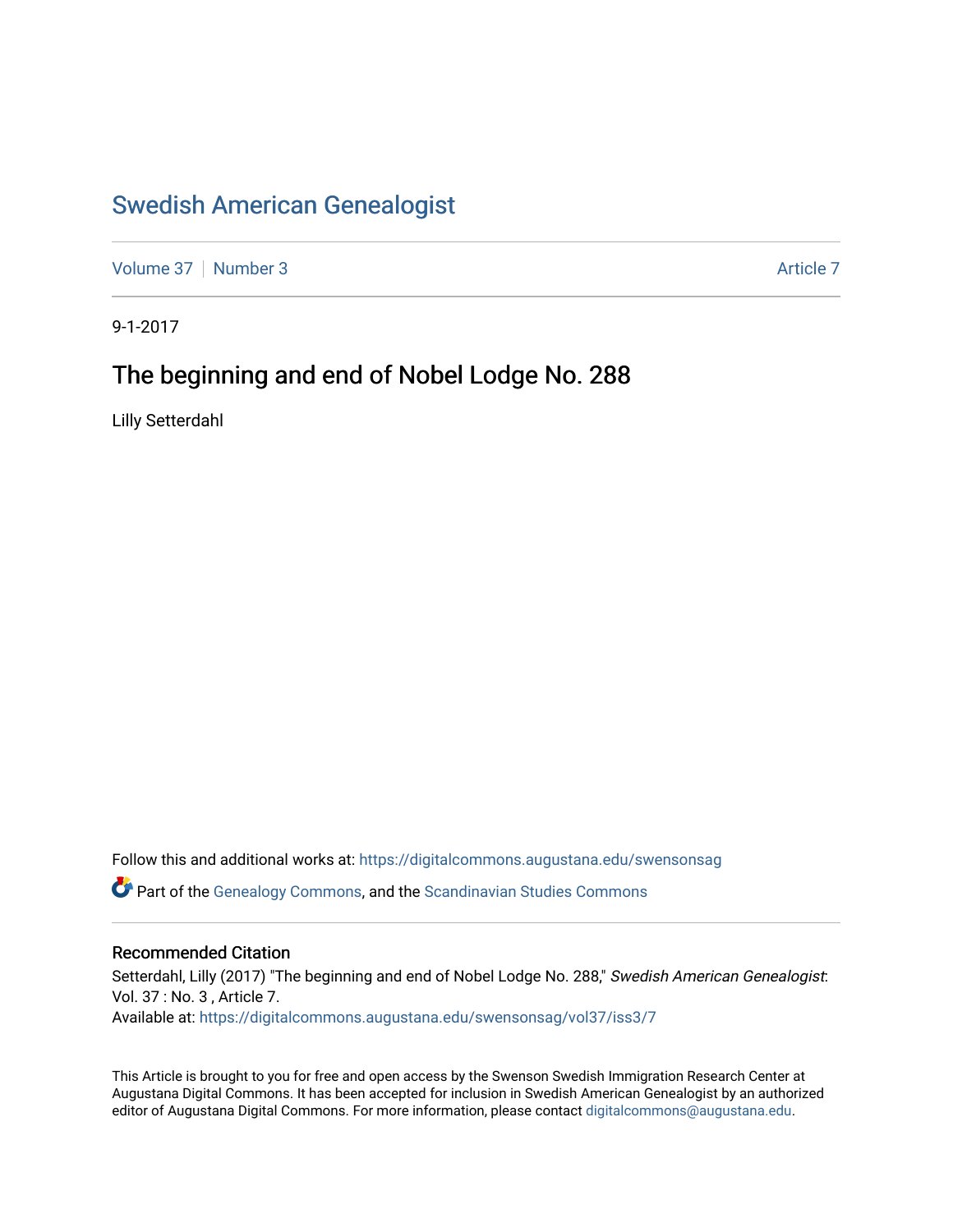## **A disappearing part of Swedish America**

BY LILLY SETTERDAHL

Nobel Lodge No. 288 of Vasa Order of America was founded in Moline, Illinois, February 22, 1914, with 14 charter members. Due to a dwindling membership, the lodge held its last meeting 6 July 2017, and will merge with Bishop Hill Lodge, No. 683.

Of the seven members on record at the time of dissolution, only four attended all the meetings. They were Linda Lootens, chairman, Elayne Hogan, secretary, chaplain and auditor, Karen Heinzel, treasurer, and Lilly Setterdahl, MC, historian, and auditor. The other three members were Linnea Thompson and Mitch and Margaret Esken. Recently, we have met most often at restaurants or in a member's home.

Our members agreed that it was sad to dissolve our lodge, but our chairman Linda is moving to Ooltewah, Tennessee, in August, and we couldn't see a way to continue. Elayne Hogan, our eldest member, is 91 and has been a member of our lodge for 70 years. Through the years, she has faithfully attended meetings. She served as chaplain and auditor for many years and as our secretary from 4 Oct. 2012(?).

Since 2013, we have donated thousands of dollars to the Vasa Archives in Bishop Hill. The funds were used for a new vacuum cleaner, three display cases, and new toilets. At our last meeting, we finalized our donation of \$5,000 to the Vasa Archives Endowment Fund with a request that a donor plaque be made and displayed at the archives. After all the bills are paid, the balance in our account will go to Bishop Hill Lodge No. 683. We agreed to deposit our charter, regalia, and remaining records at the Vasa Archives.

We celebrated our 100th anniversary on 5 April 2014, at Community Christian Church, 4330 12th Avenue, Moline, with a *Smörgåsbord* and about 40 guests, including four district officers and several members of the Bishop Hill lodge. Rollie Kraus and Roger Anderson of Bishop Hill provided the entertainment by portraying Ole and Lena, the much-beloved Scandinavian characters.

At our anniversary celebration, I related some of the history of our lodge that I had translated from the original minutes that were written in Swedish and deposited at the Vasa Archives in Bishop Hill, Illinois. Unfortunately, we are lacking minutes for long periods of time: 1960-1986; May 1990-May 2002; and 2011-2012. If found, they should be deposited at the Vasa Archives. An album with pictures from the convention in Moline in 1984, a list of names of people who have belonged to our lodge, and other material concerning the history of our lodge were on display.

### **Anniversary talk in 2014**

"We all know that our lodge was named after Alfred Nobel. Toward the end of his life he divided his time between his summer residence in Karlskoga and his winter residence in Italy. He died in San Remo, Italy in 1896. The Nobel Prizes would have been established in Italy, if it had not been for the fact that Alfred Nobel stabled his horse in Karlskoga. At that time, a man's legal residence was the place where he kept his horse!

"When Nobel Lodge was founded one hundred years ago, the Swedish presence in America was at the largest it would ever be, which explains why it was easy to get members to join the new lodge.

"The first Swedes to settle in Moline arrived on foot from Chicago in 1847. The following year, another Swede arrived from Andover. Moline was still a small hamlet at the time.

"John Deere and his business partners began to make plows in Moline in the fall of 1848, and Deere actively recruited Swedish blacksmiths to his shop. In 1865, a Swede by the name of Andrew Freeberg established the Moline Plow Company and became a competitor of Deere. Many Swedes then preferred to work for him.

"In 1870, half of Moline's population

was Swedish. The language spoken on the streets and in the stores was often Swedish. As the population grew, the percentage of Swedes became smaller. To begin with, the Swedes lived in the area along the railroad, where the first Swedish churches were built. The history of Moline includes seven Swedish-American mayors, which is remarkable for a small town.

"One of the many organizations founded by Swedes was Nobel Lodge No. 288 of the Vasa Order of America. The lodge was organized on 22 February 1914. People walked to the meetings or rode streetcars. There were more horses than cars on the streets. The women wore long dresses and large hats.

"The first officers elected were Dr. E. A. Edlen, chairman; Axel Tholine, vice chairman; Gust D. Nordahl, treasurer; N. E. Munson, financial secretary; Mart Noreen, recording secretary; John Freed, vice recording secretary; C. A. Tholine, master of ceremonies; Axel Carlson, chaplain; Eric Walline, inner guard; Simon Ohlson, outer guard. (The names on the charter are illegible.).

"I have looked at the earliest minutes that are preserved at the Vasa Archives and found that 17 new members joined the lodge when the second meeting was held on 3 March. The lodge decided to order 500 applications. (Early membership records list the place of birth in Sweden. The records for hundreds of lodges have been microfilmed.) Nobel Lodge voted to exclude members who were saloonkeepers and bartenders. A counter proposition was made to also exclude everyone who had anything to do with the sale or making of intoxicating drink. However, John Freed said it was enough to exclude the saloonkeepers and bartenders. After a lengthy debate, his motion won approval with a large majority. The temperance movement was strong at the time. The consumption of hard liquor was much greater than it is